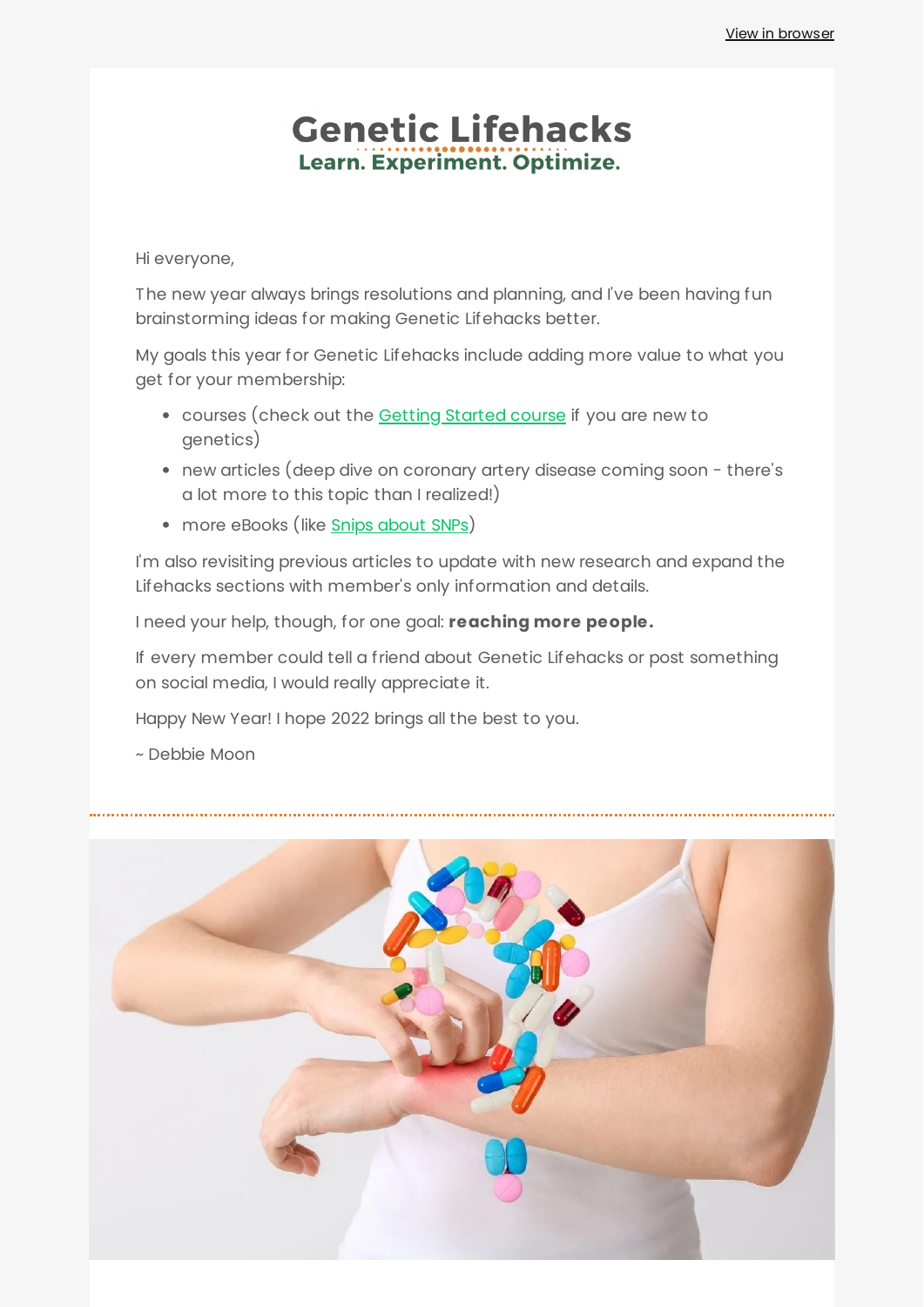Latest article

# **Reactions to Antibiotics: Genetic [Susceptibility](https://www.geneticlifehacks.com/reactions-to-antibiotics-genetic-susceptibility/)**

Imagine being sick, feeling like a truck ran you over… You head to the doctor and receive a prescription for an antibiotic. After dragging yourself through the pharmacy drive-through, you go straight home and take your first dose, expecting relief to soon follow. But low and behold, a little while later you're covered with an itchy rash and on the phone with your doctor about a possible antibiotic allergy.

Allergic reactions to antibiotics are fairly common, and many children are diagnosed each year with allergies to different antibiotics.

Genetics plays a role in who is more likely to have an allergic reaction to antibiotics, but genetics isn't the only reason. This article digs into the research on antibiotic adverse reactions and the genetic variants that increase the risk.

This article is for general informational purposes. Talk to your doctor and pharmacist if you have questions about specific medications.

**Read the full [article](https://www.geneticlifehacks.com/reactions-to-antibiotics-genetic-susceptibility/)**

## **What I've Been Reading...**

### 1) The nasal [microenvironment](https://www.nature.com/articles/s41385-020-00359-2)

There's more to the nose than just breathing and smelling. The nasal cavity is our most important line of immune defense against airborne pathogens. This article in [Nature](https://www.nature.com/articles/s41385-020-00359-2) explains (in great depth) the innate and acquired immune response in the nose - and why it is important in SARS-CoV-2 response. Beyond Covid, though, the article is an excellent reminder of why breathing through the nose is important in keeping us healthy.

If you want to learn more about breathing through your nose (instead of mouth breathing), this podcast [interview](https://highintensityhealth.com/nose-breathing-breath-holds-and-breath-work-for-deeper-sleep-reduced-stress/) with James Nestor is interesting - and a lot less complicated than reading the Nature article :-)

### 2) [Epigenetics](https://www.whatisepigenetics.com/twin-study-reveals-epigenetic-factors-for-type-2-diabetes/) and Type 2 Diabetes

This article explains a new study on identical twins where only one of the twins had diabetes. The results show epigenetic changes in the way that cells take up glucose.

### 3) The fungal mind: on the evidence for mushroom [intelligence](https://psyche.co/ideas/the-fungal-mind-on-the-evidence-for-mushroom-intelligence)